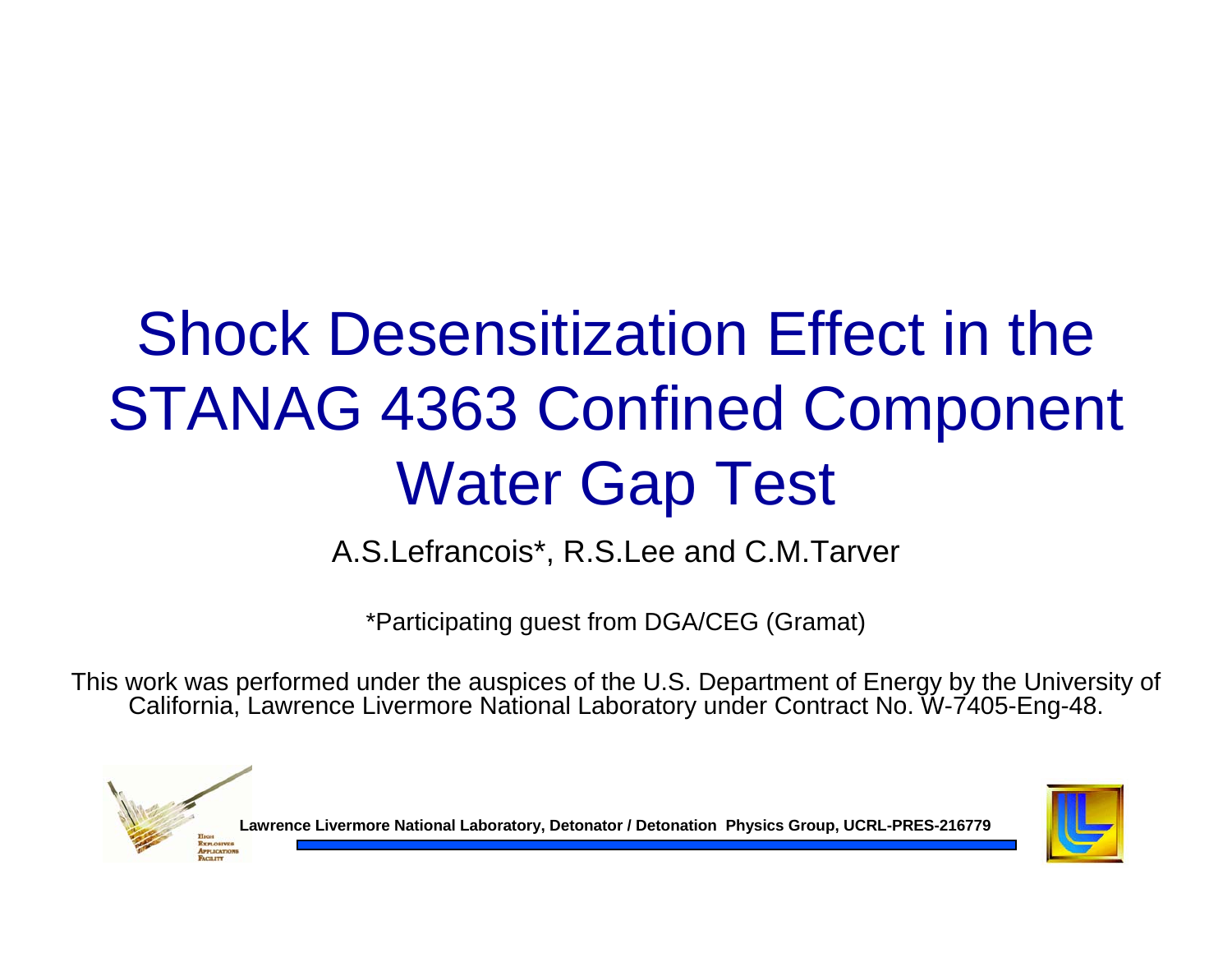# Overview (ECWGT)

- Introduction
- –**Configurations**
- Models
- –Shock wave in water (time arrival, peak pressure)
- Go/No Go results
- – Confinement influence on the Go results (Lagrangian pressure)
- **Conclusion**



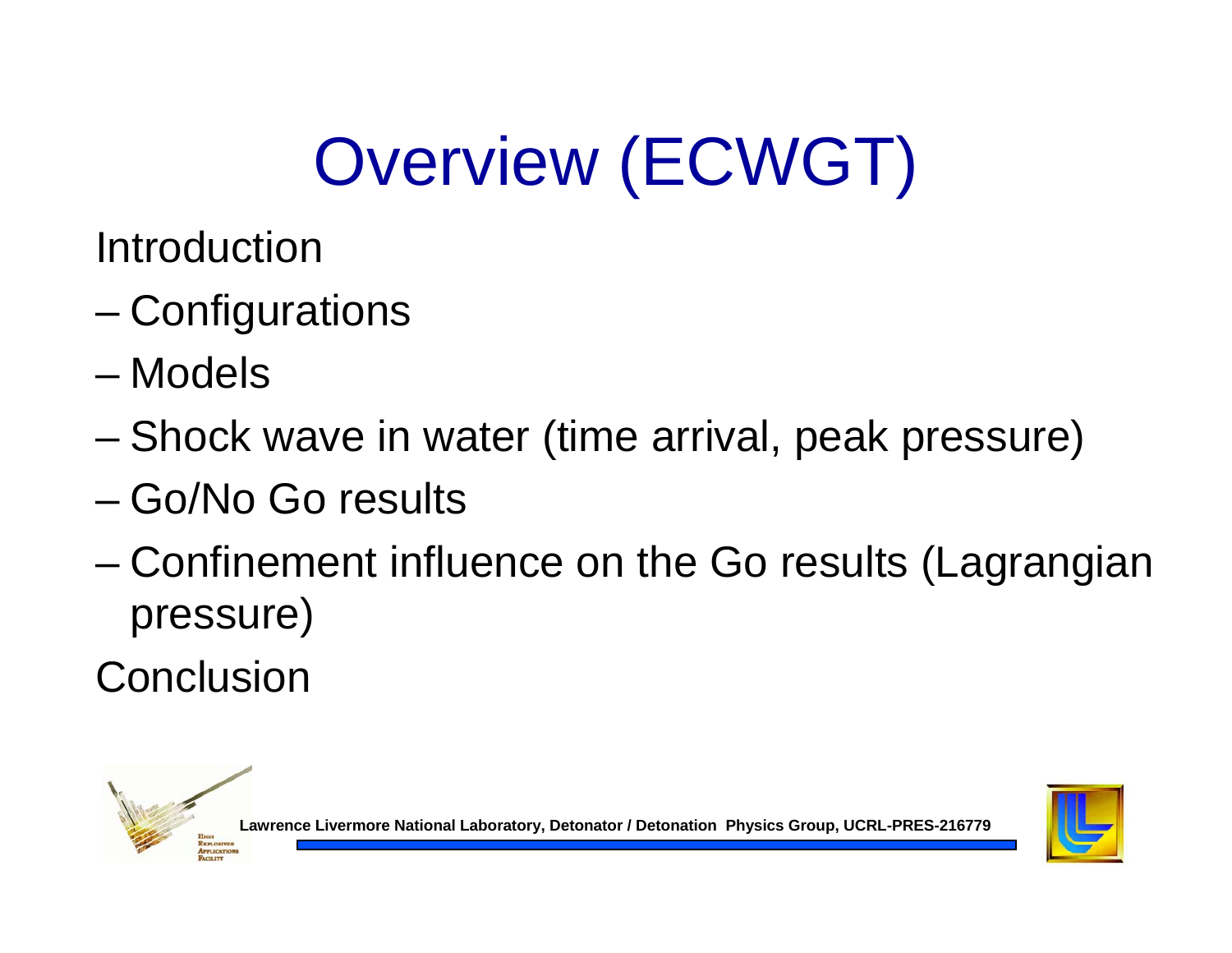### Explosive Component Water Gap Test (ECWGT)

#### •**Experiments**

- Defined by Stanag 4363 ed.3 final draft
- performed by Wiweb and TNO
- $\varnothing$  3 mm PETN pellet with steel conf. 1mm, 2mm, 3.5 mm thick

#### •**Goal :**

- Trying to understand better the influence of the conf. related to the desensitization with 3.5 mm thick confinement
- – Update the Stanag 4363 ed.3 for confined components with explosive fills having a diameter less than 5 mm

### •**This work, Ls-Dyna runs 2D axi and 3D wedge :**

- Models, including Ignition and Growth
- aluminum or steel annular confinement
- target double height

**EXPLOSIVE APPLICATION** 

- half donor charge height and initiation type
- PMMA confinement thicknesses (water column)
- constitutive laws on go/no go threshold
- glue between Pellet and witness rod





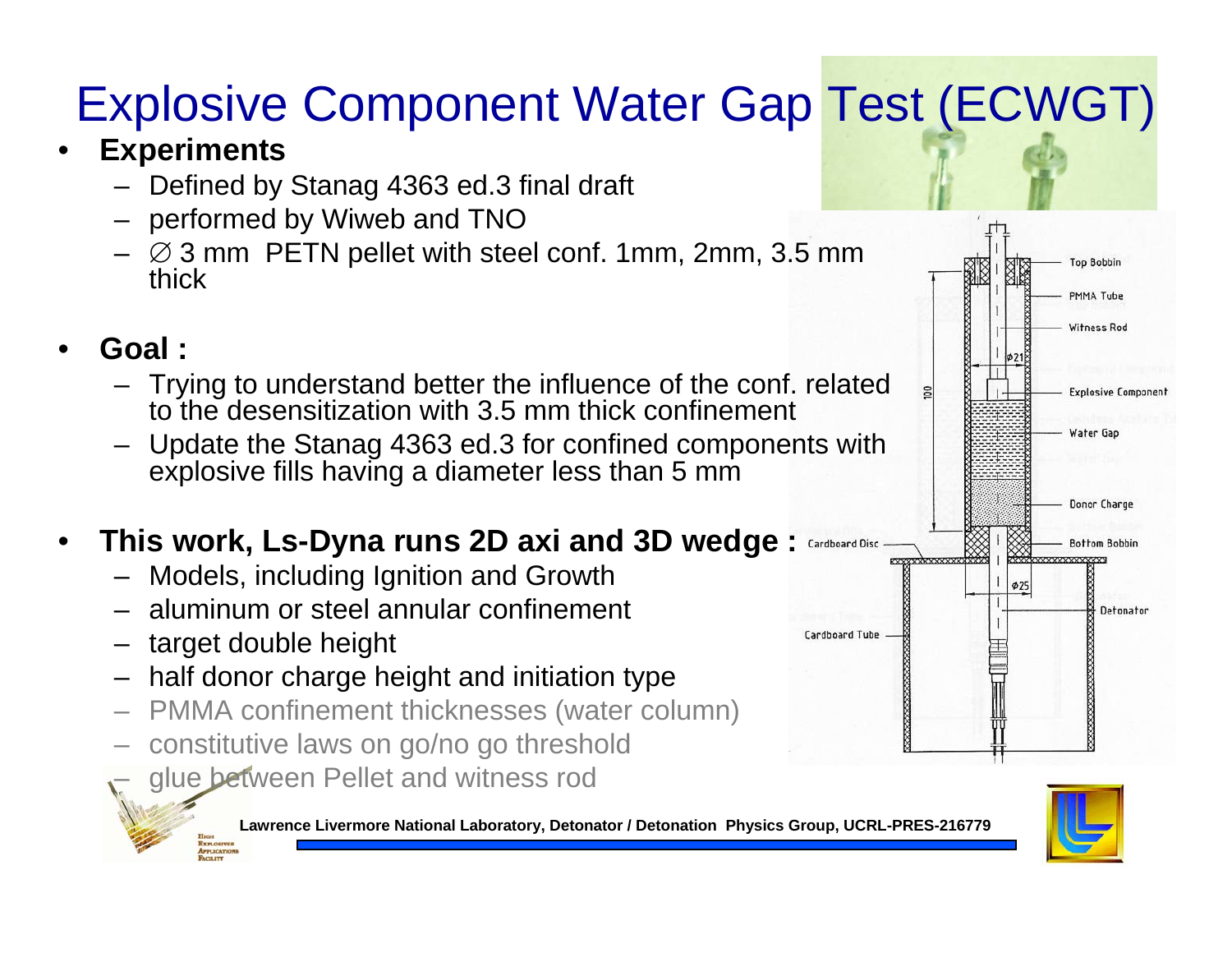### **Special Effect for Small Explosives <**  ∅ **5 mm**

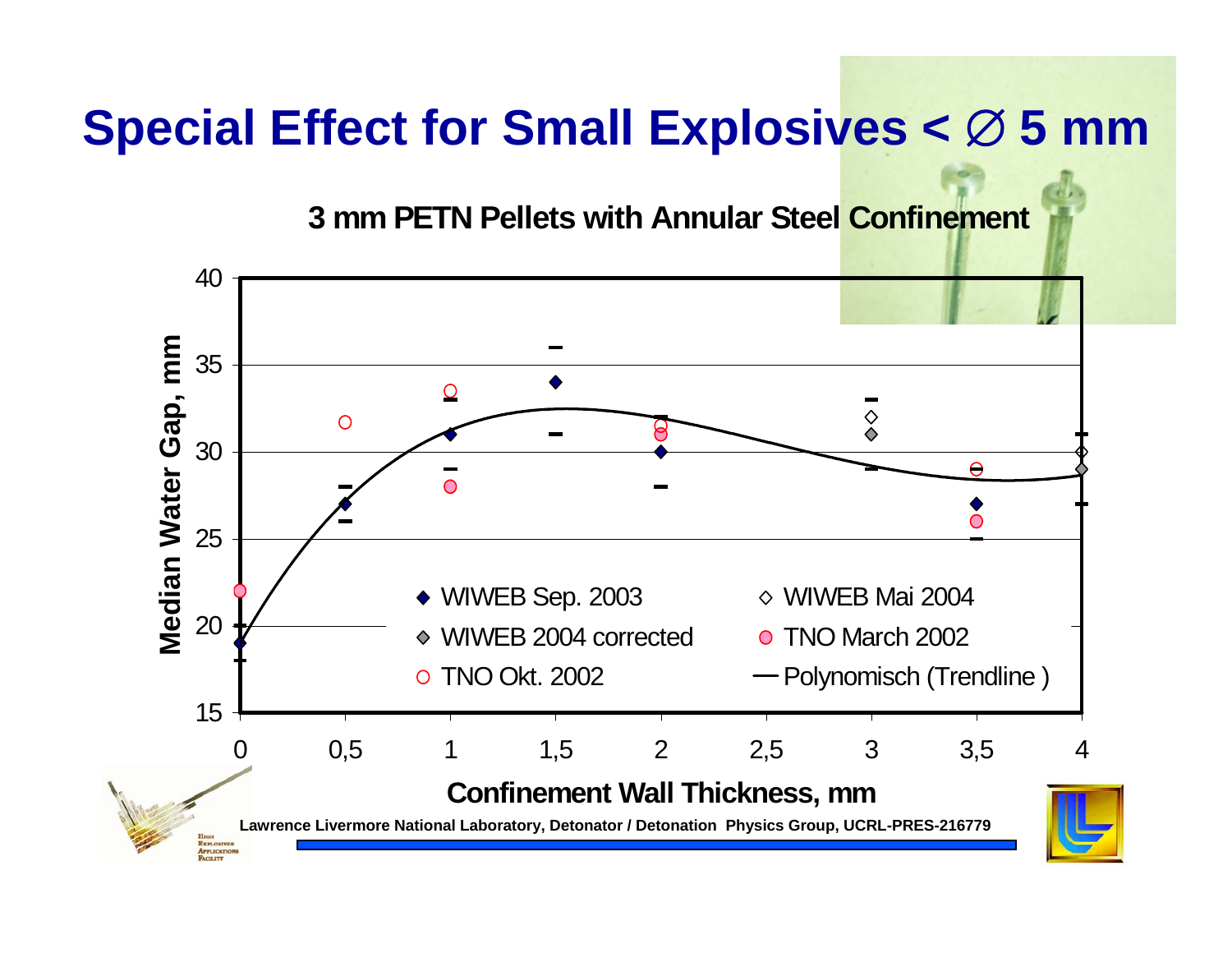# Configurations - Models (ECWGT)





**EXPLOSIVES APPLICATIONS FACILITY** 

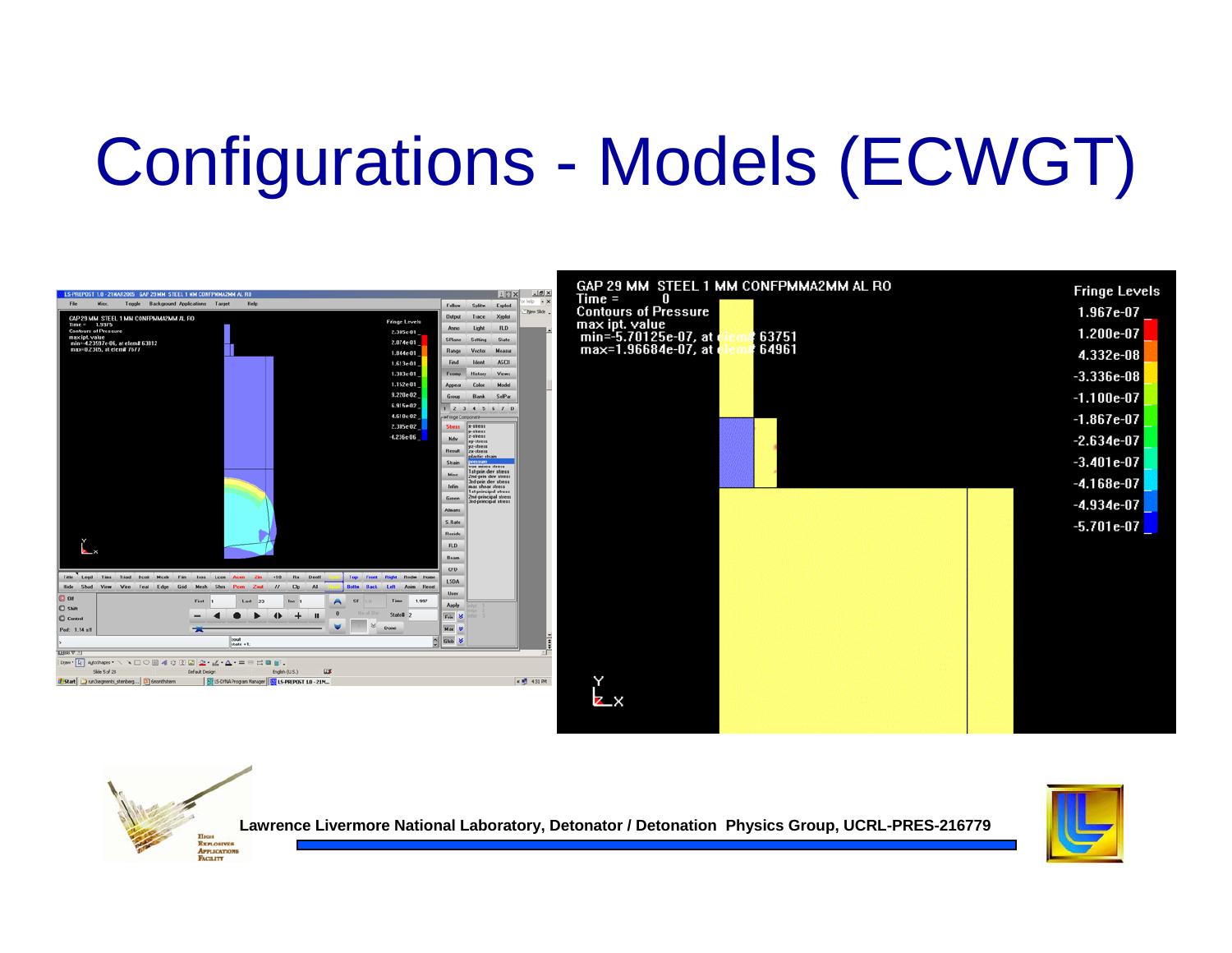## Water shock wave (ECWGT)

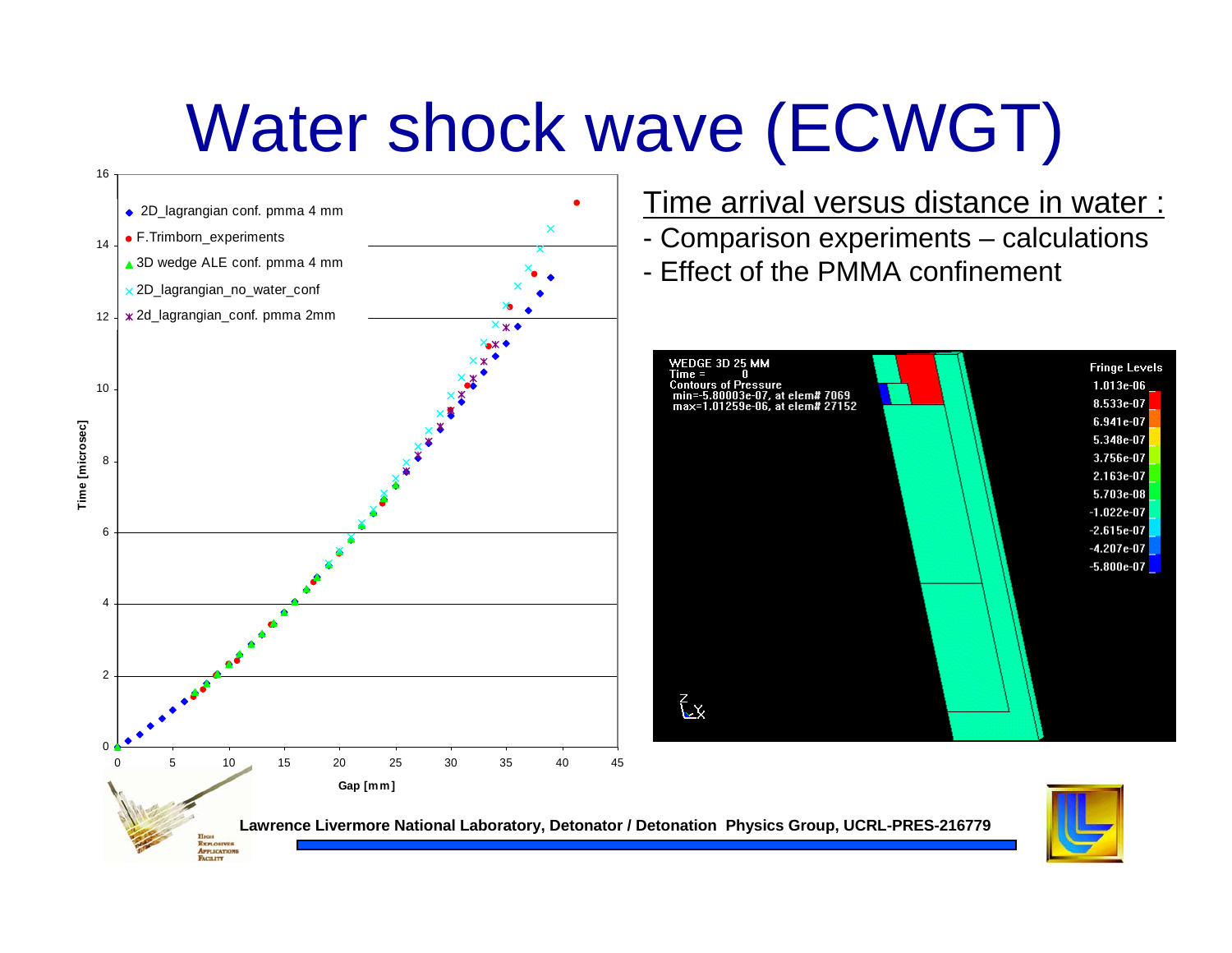## Water shock wave (ECWGT)



### Peak pressure versus distance in water :

- Comparison experiments calculations
- Effect of PMMA confinement

**EXPLOSIVES APPLICATION** 

**Lawrence Livermore National Laboratory, Detonator / Detonation Physics Group, UCRL-PRES-216779**

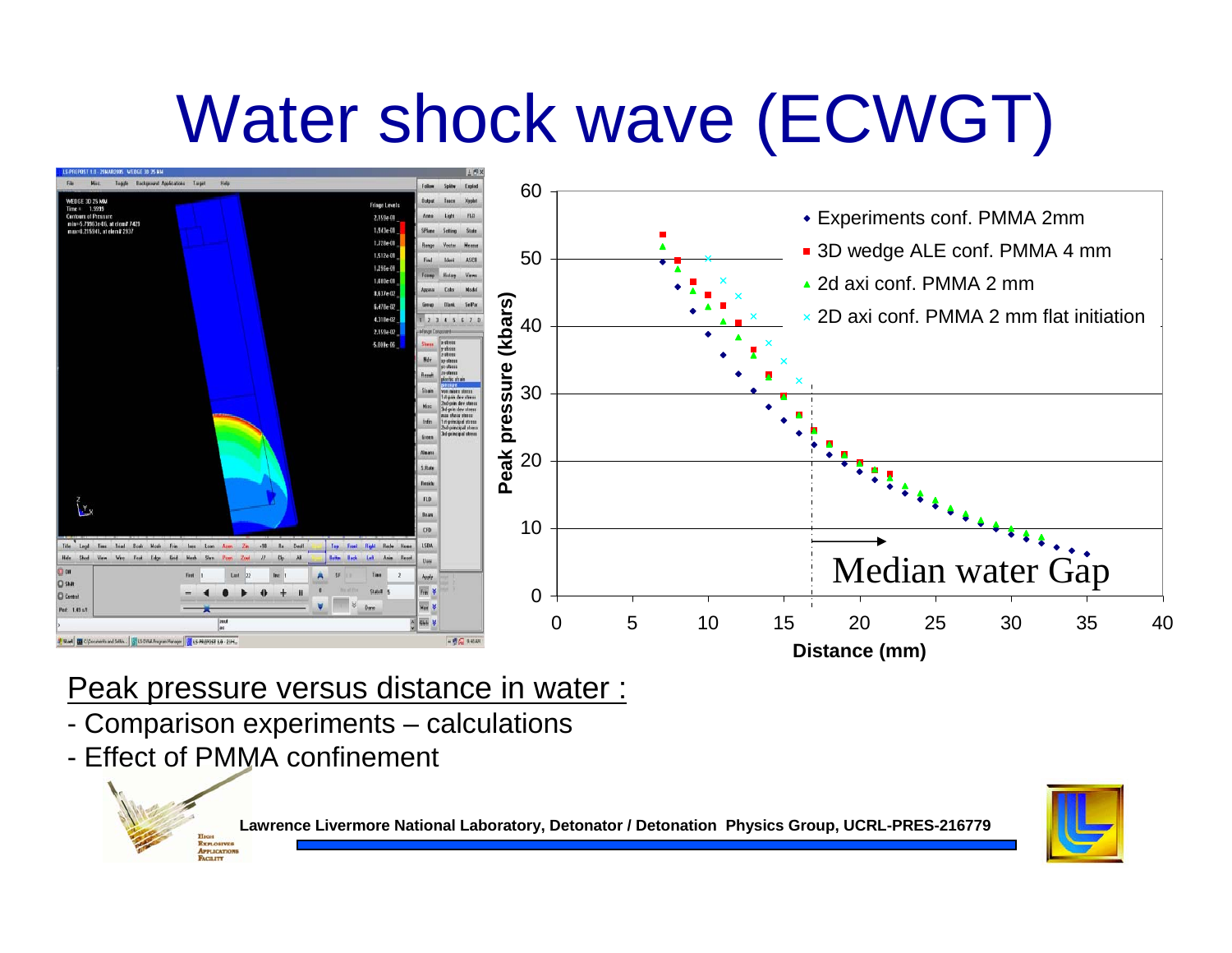# Go/NoGo results

- cavity pellet
- plain pellet
- half donor

### Steel confinement (target)

Explo **APPLICATION** 

| Initiation / Donor charge                                     | Go, water gap   | No Go, water gap |
|---------------------------------------------------------------|-----------------|------------------|
| Point / $\varnothing$ 21 mm h 20.3 mm                         |                 | $16.7$ mm        |
| Point / $\varnothing$ 21 mm h 20.3 mm                         |                 | 20.7 mm          |
| Flat $/$ $\varnothing$ 21 mm h 18 mm                          | $15 \text{ mm}$ | $17 \text{ mm}$  |
| Point / $\varnothing$ 21 mm h 18 mm<br>(simulation reference) | $15 \text{ mm}$ | $17 \text{ mm}$  |
| Donor charge                                                  | Go, water gap   | No Go, water gap |
| Half height donor                                             | $26 \text{ mm}$ | $28 \text{ mm}$  |
| Standard height donor                                         | $27 \text{ mm}$ | $29 \text{ mm}$  |

Peak pressure (kbars)

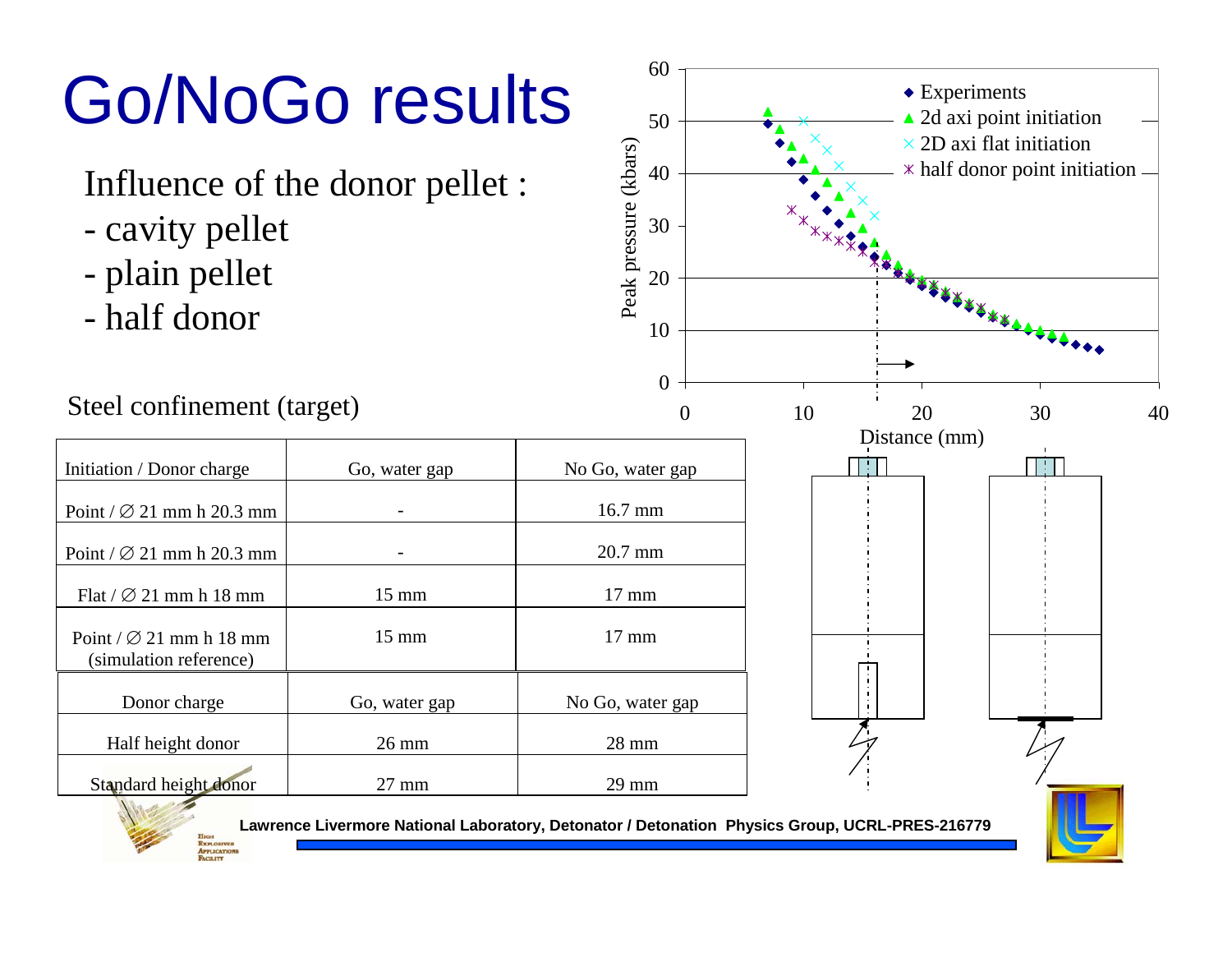## Go/No Go results

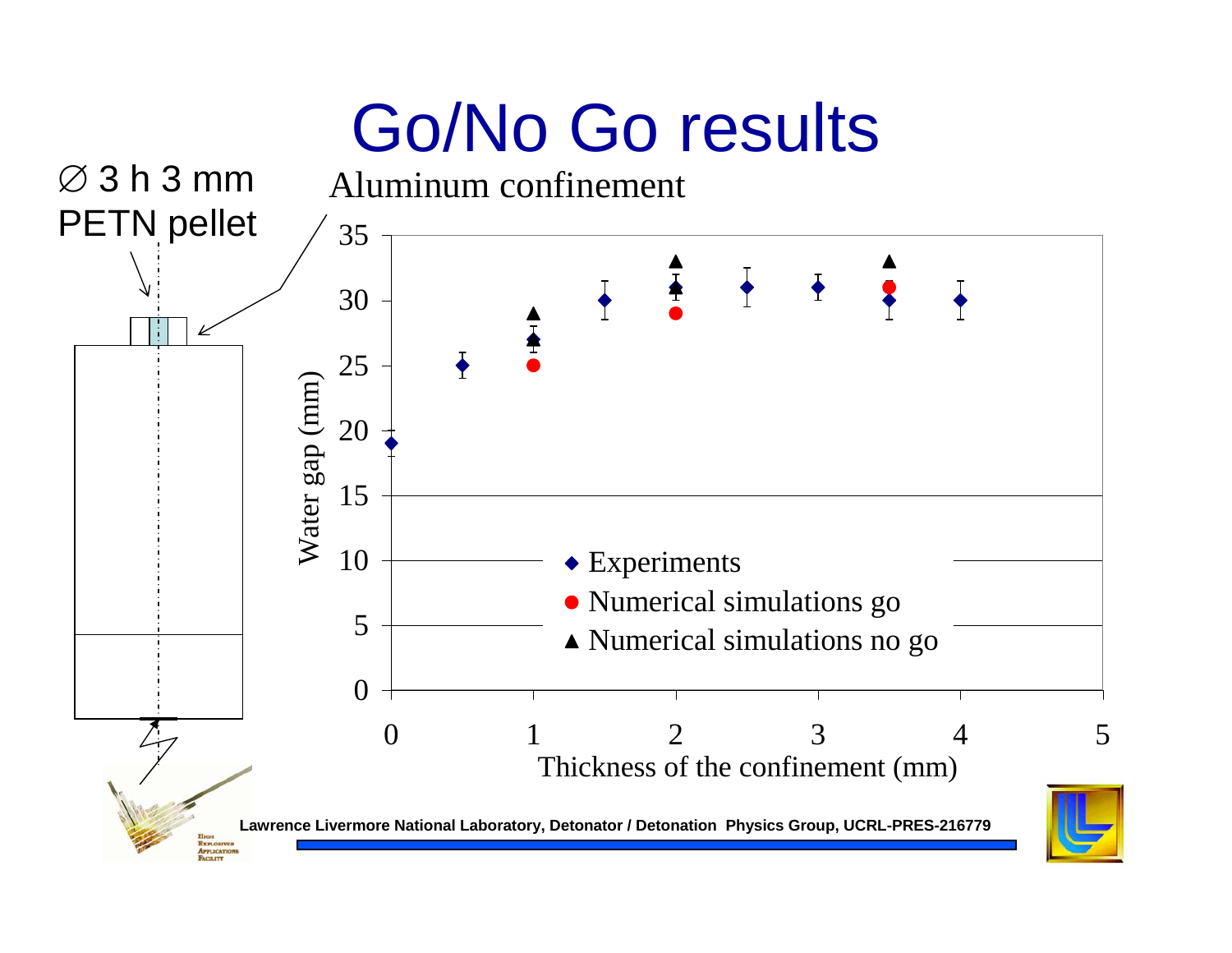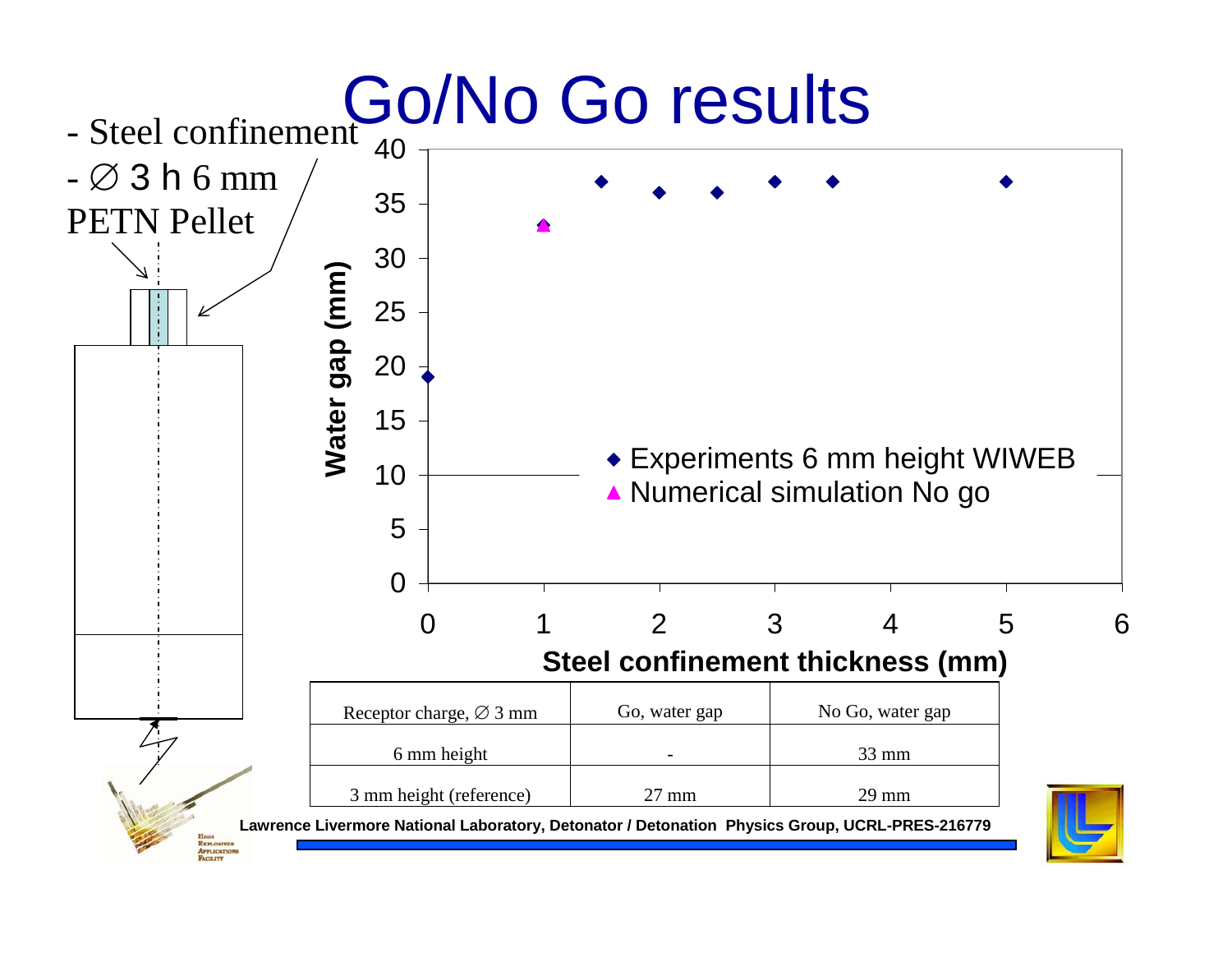### Go/No Go results

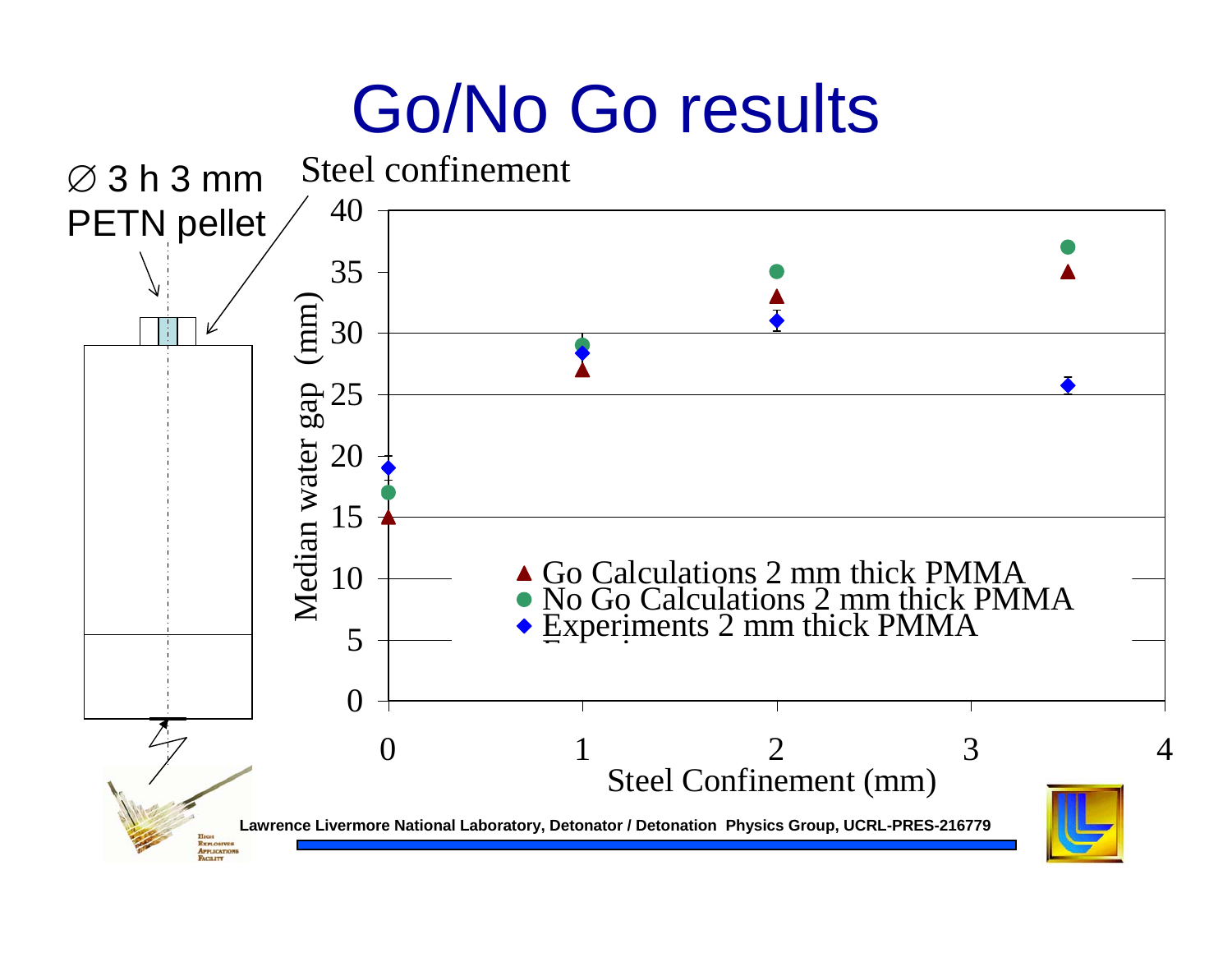



**Lawrence Livermore National Laboratory, Detonator / Detonation Physics Group, UCRL-PRES-216779**

**EXPLOSIVES APPLICATION**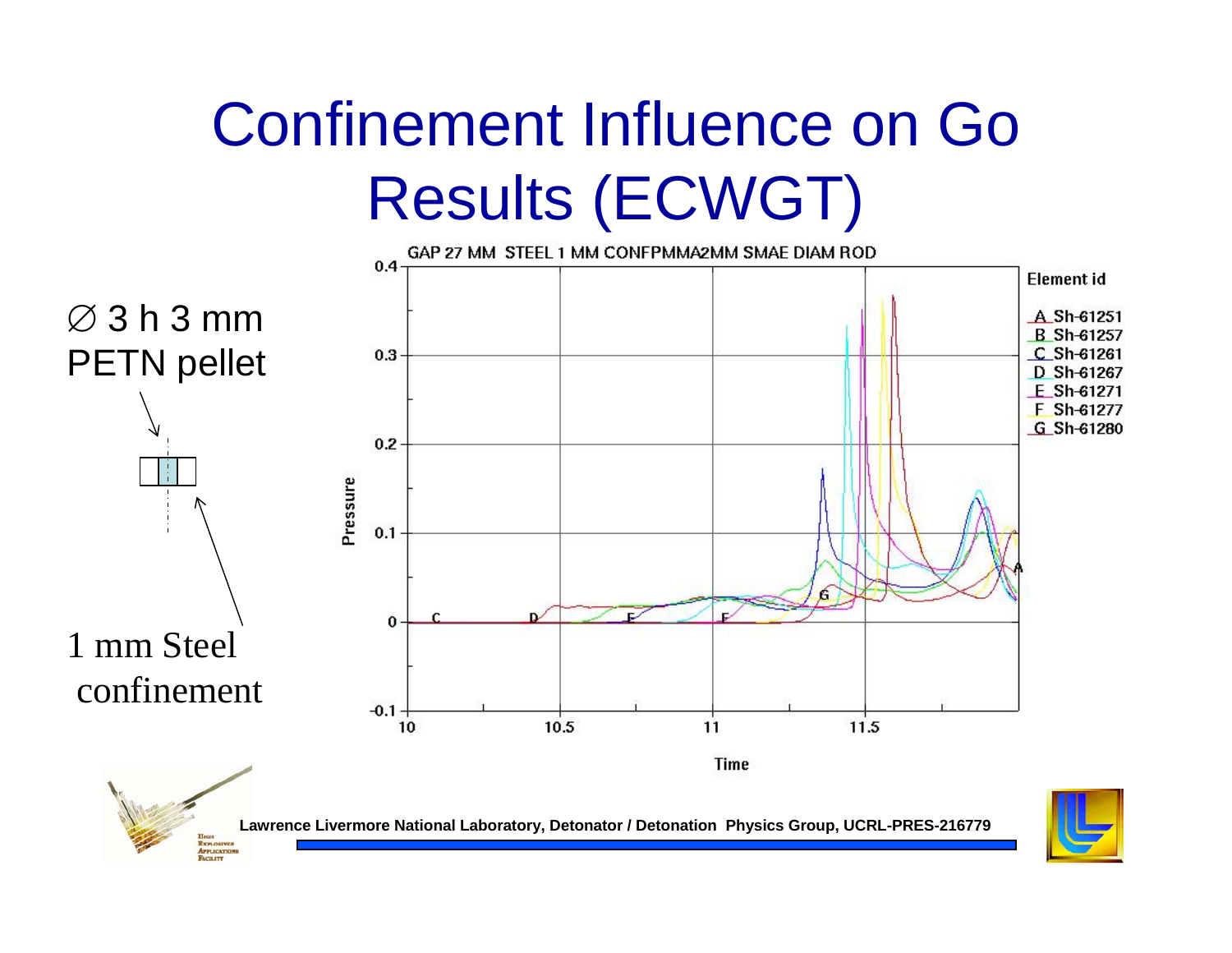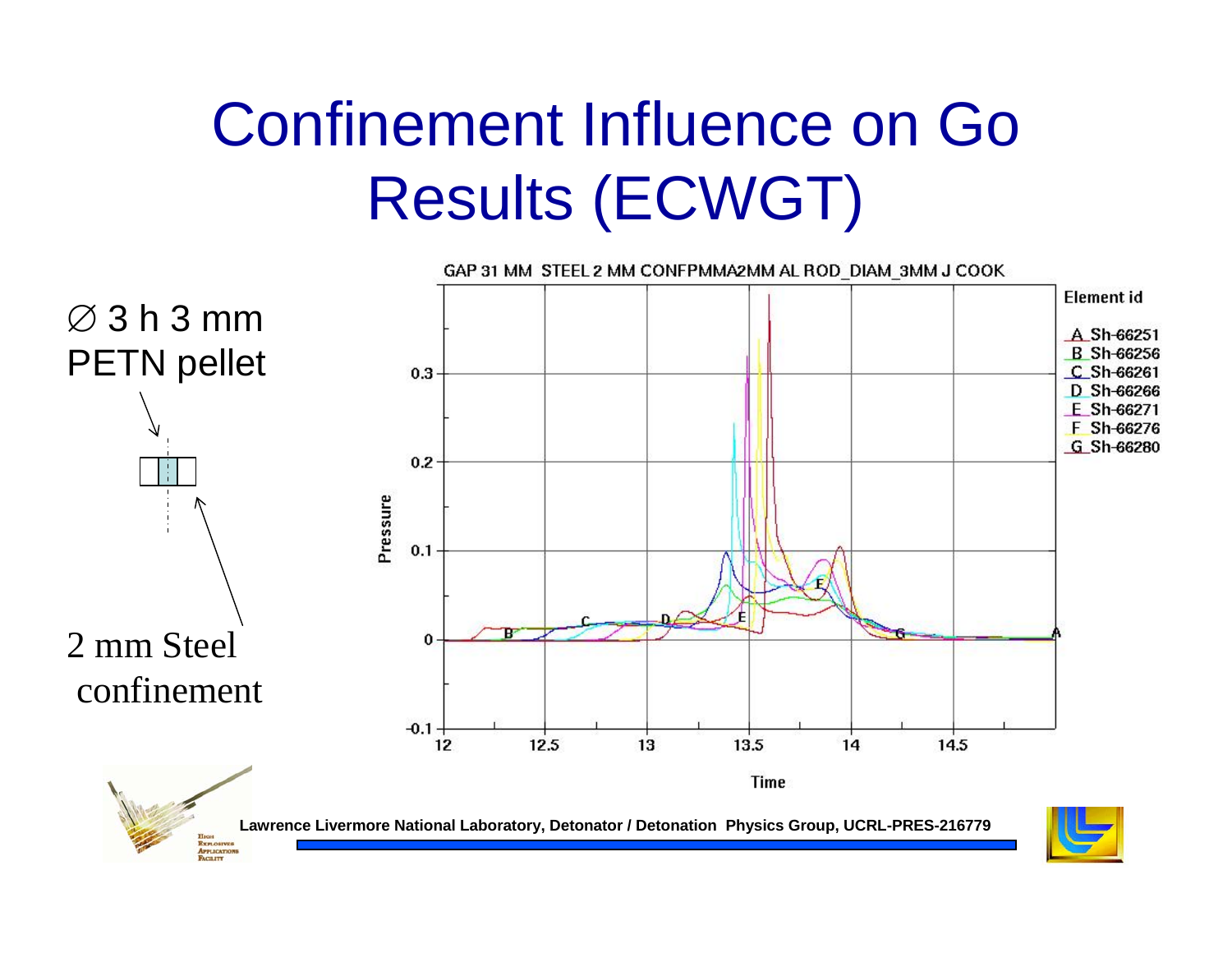### **Conclusion**

The numerical simulation allow us to study the following effects :

- **Links of the Common** Ignition and Growth of the PETN Pellet
- **Links of the Common** Influence of the donor charge, and point or planar initiation
- **Links of the Common** Influence of the aluminum, steel confinement thicknesses
- **Links of the Common** Influence of the height of the pellet
- Influence of PMMA confinement (water column)
- Influence of constitutive laws on go/no go threshold
- Influence of glue between Pellet and witness rod



Experimental results are related for 2 mm and 3.5 mm confinement with desensitization due to the second lateral re-shock from the steel confinement





**Lawrence Livermore National Laboratory, Detonator / Detonation Physics Group, UCRL-PRES-216779**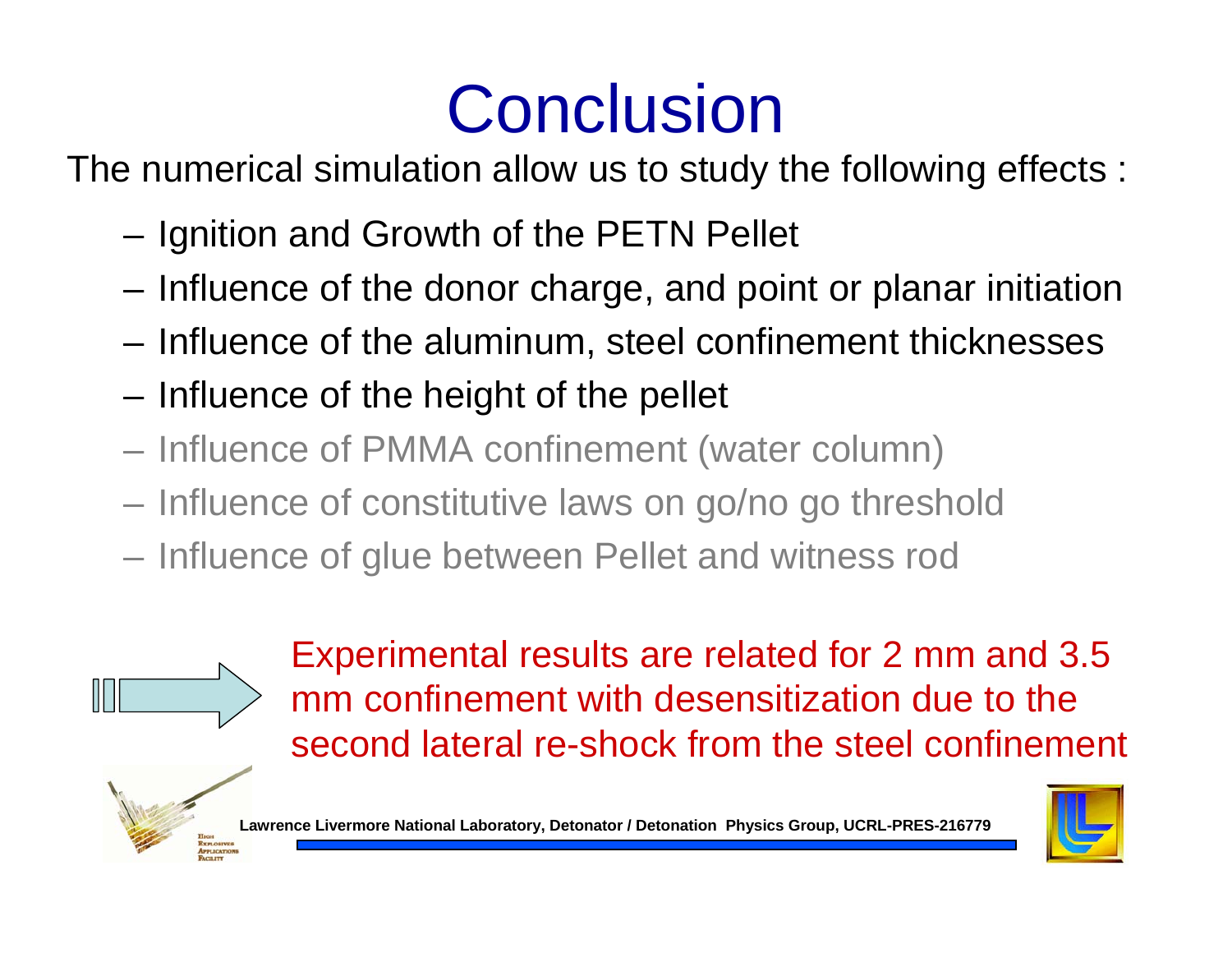Gap 31 mm steel 2 mm pressure – Burn fraction





**Lawrence Livermore National Laboratory, Detonator / Detonation Physics Group, UCRL-PRES-216779**

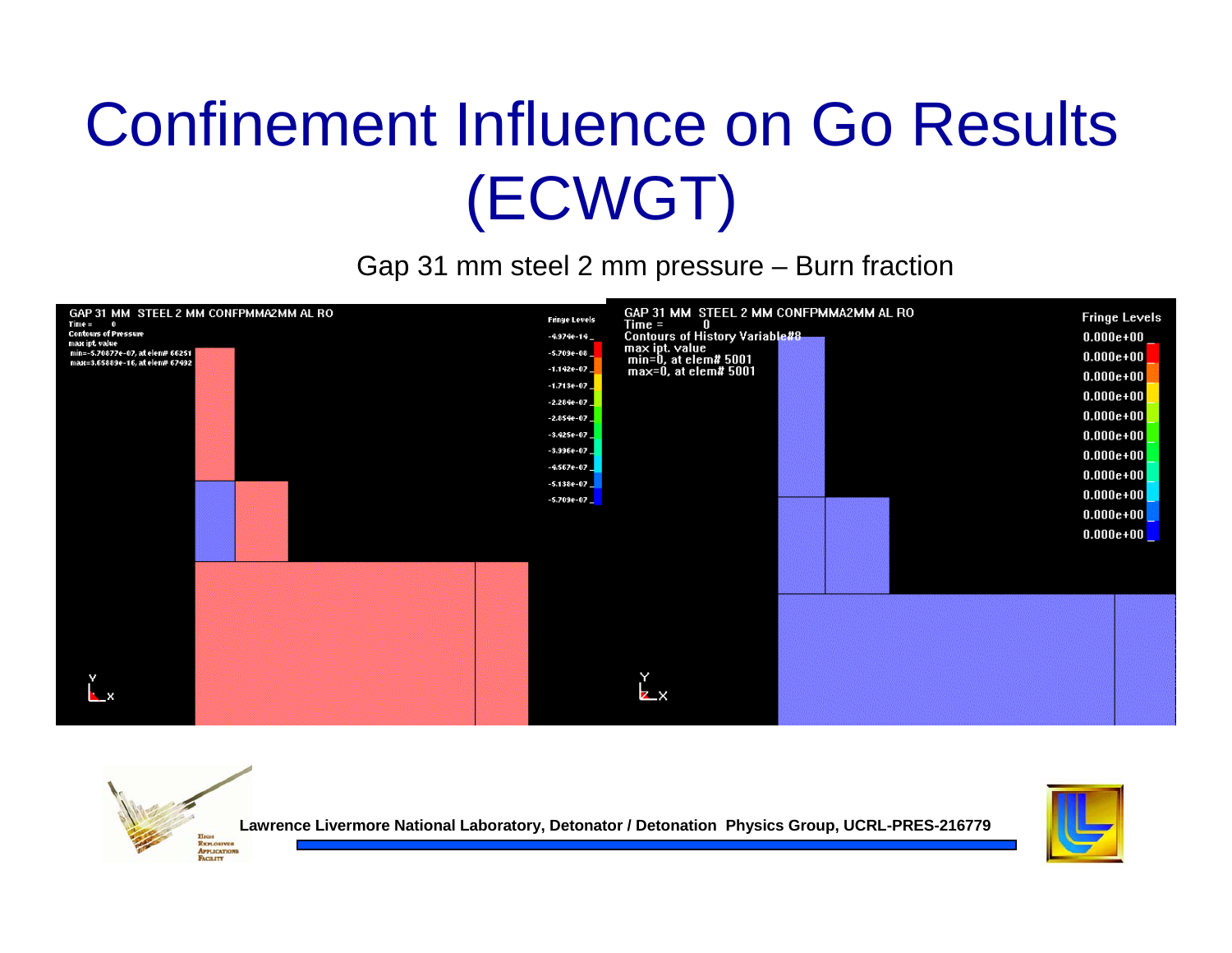Gap 33 mm steel 2 mm pressure – Burn fraction





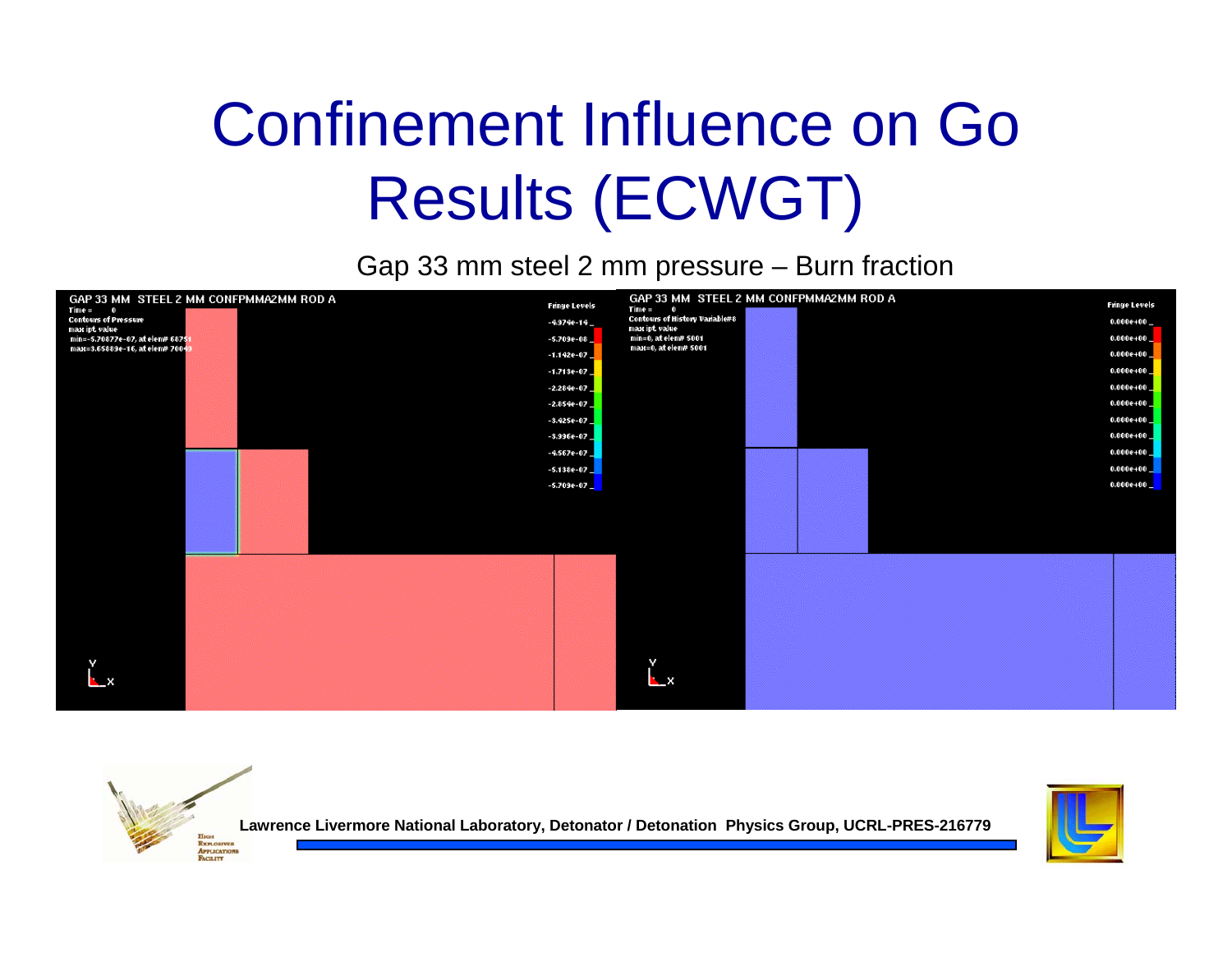Gap 33 mm steel 3.5 mm pressure – Burn fraction





**Lawrence Livermore National Laboratory, Detonator / Detonation Physics Group, UCRL-PRES-216779**

**EXPLOSIVES APPLICATIONS FACILITY**